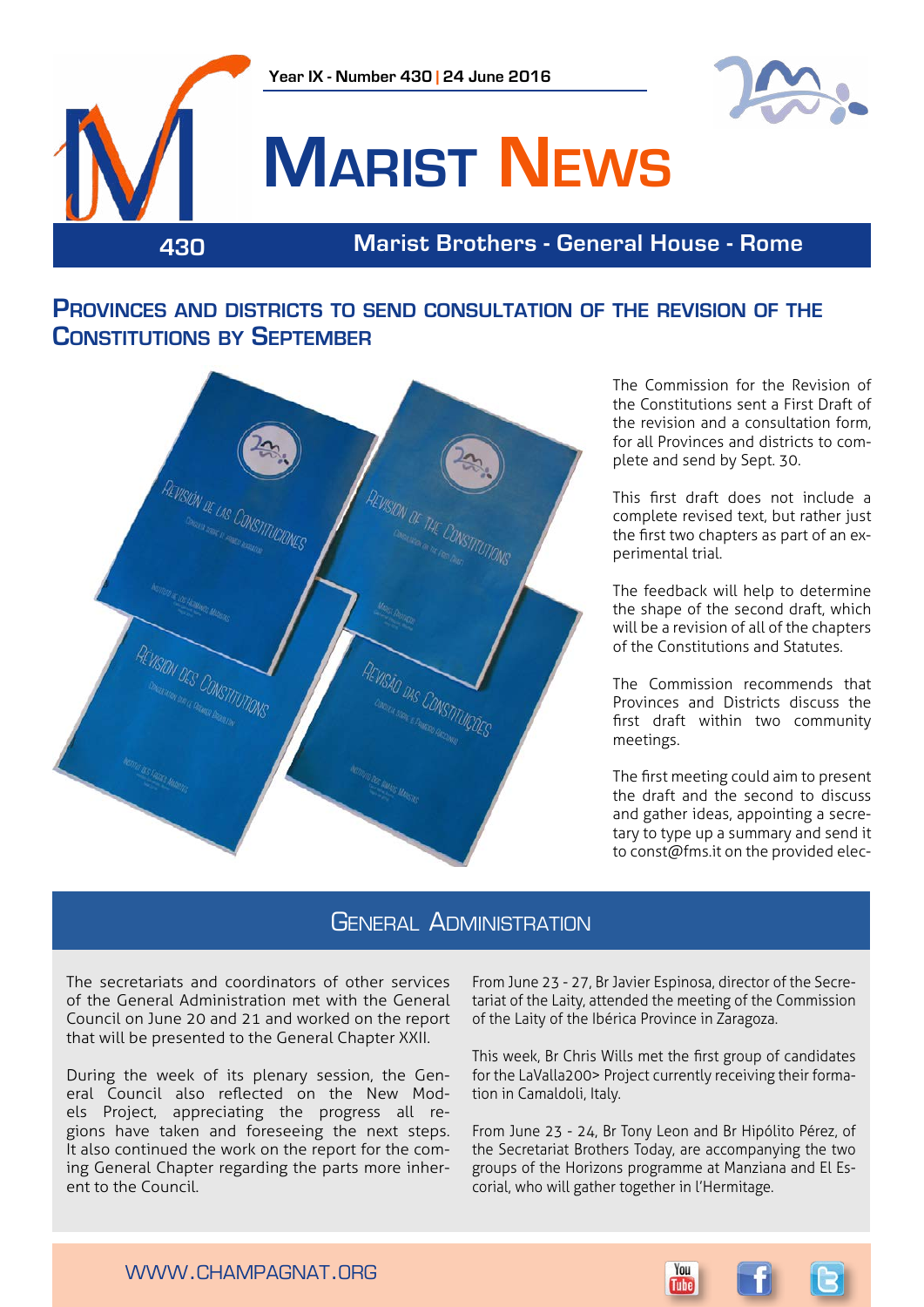#### tronic file PDF.

The Commission cannot guarantee proper treatment of the contributions submitted in other formats.

It strongly recommends using the PDF sent to submit the recommendations of the communities or personal ones.

One can make as many copies as needed of the "Form for responses", one for each group or person that participates in the consultation.

The Constitutions' Commission is working closely with the General Chapter Preparatory Commission to ensure a coordinated preparation process.

After the consultation form of the first draft of the constitutions is sent back by September, the General Chapter Commission will sent out a chapter consultation to be worked on between October 2016 and January 2017.

The consultation of the second draft of the constitutions will then be sent for Provinces and districts to work on between February and June 2017.

The Constitutions' Commission will then prepare a third draft from July to August 2017, which will be presented at the XXII General Chapter.

The Commission's members are Brothers Tony Clark, Eduardo Navarro, Albert Nzabonaliba, Antonio Peralta and Josep M. Soteras. The General Council has appointed Brother Sebastião Ferrarini of the Sul-Amazonia Province as member of the Commission in place of Brother António Leal, who had to renounce this post for health reasons.

Please email the consultation form to const@fms.it by Sept. 30.

Read more: <http://www.champagnat.org/const/>.

### SECRETARIAT OF THE LAITY VISITS THE FAST CENTRAL AFRICA PROVINCE "I AM A LAY MARIST"



For two weeks, from May 29 to June 12, the members of the Secretariat of the Laity – Pep Buetas and Brothers Sylvain Ramandimbiarisoa and Javier Espinosa – visited a large part of the communities of the East Central Africa Province (PACE). The visit's goal was to get to know the reality of the lay groups and the Province's possibilities for a path of communion, as well as to motivate the initiation of experiences or reaffirming processes.

They were intense days marked by several hours on airplane, boat, minibus or car. There was an immense amount of water on the Congo River, Lake Kivu and Victoria. A bright and hot sun. Vegetation areas, others that were very dry. Flat, paved and dusty roads, beyond recognition. Green hills and yellowish savannahs. Many children with big eyes and a striking smile. Welcoming communities, with a fraternal and Marist spirit. Brothers and lay people joined by the same charism. And this echo continued throughout the presentations of the laity: I am married, I am a school teacher… and "I am a lay Marist."

There was a variety of landscapes consistent with the diversity of groups with whom we met. Those who have travelled a long way, for others it was their first meeting. Some had a majority of lay women, others had a majority of lay men. In general, they were mostly adults; few groups had several youths. There were groups with former brothers, others with educators. Some had developed Statutes as a fraternity and association. Others, with a clear emphasis on solidarity. But all anxious to follow a formation process, to dispose of materials and to grow as Marists. And many questions that were born of hearts willing to continue with the intu-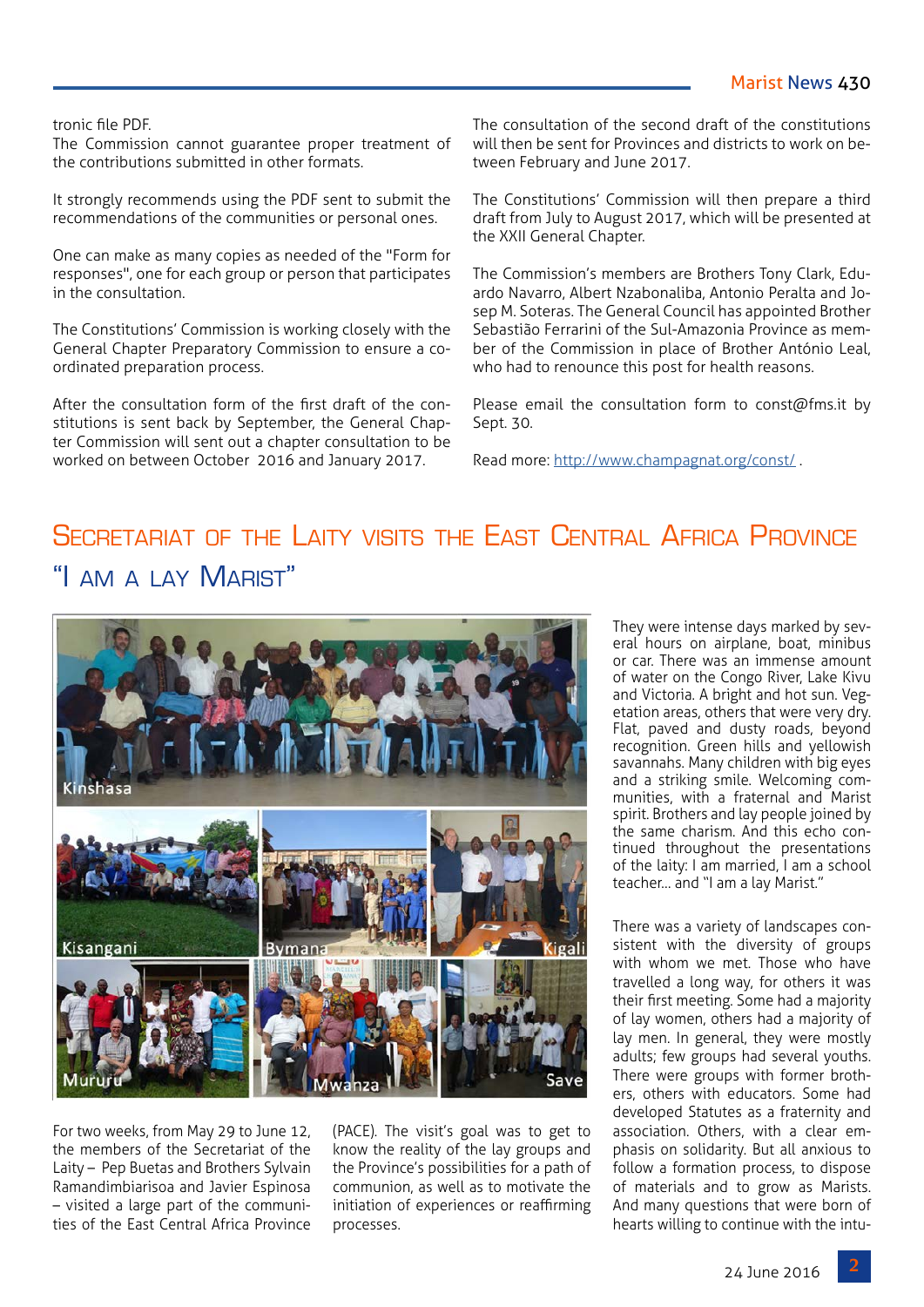#### **NEWS IN BRIEF**

#### **Vocational Ministry**

The Province América Central launched a vocational initiative called "To2 Brothers." The campaign slogan is "Marists, religious brothers for children and youth." A Facebook fanpage has been created and a website that collects various materials, including testimonies of Brothers. Vist: <http://to2hermanos.org/>.

#### **Quality Education**

From Oct. 11 - 14, the Marist Union of Brazil, known as UMBRASIL, will promote the 5th edition of the Marist International Education Congress, at the Convention Center of Pernambuco in Olinda. The event is for Marist educators and of other entities. Registration is open to participants from all over the world and can be made through the website: [http://www.congressomarista.com.](http://www.congressomarista.com.br/ )  $br/$ .



#### **Street Children**

This year the Kuya Centre, in the Philippines, is celebrating 25 years since it was created. Its goal is to help transform the lives of children and young people living on the streets of Manila. It was founded in 1991 by the Marist Brothers, the De La Salle Brothers and Our Lady of the Missions.

itions of Champagnat. There was always a brother accompanying a group. The entire community of brothers was present in one of the meetings with the lay fraternity. In another visit, the community itself arranged a fraternal dialogue with us. One of the groups finished the encounter with the very vital expression of singing and dancing.

What strength and vitality! We had the opportunity to participate during two days of the celebration of the novena leading up to the feast of Champagnat in the house of the families of a group. It was a simple and prayerful encounter, with the family's children and in the silence of the sunset. The challenges that appeared form part of the visit: like the challenge of formation, of accompanying groups on behalf of the brothers, network communication among the Province's groups, of discovering the richness of this path for the Brothers' vocation, of the possibilities of enrichening the charism with new nuances. The call for a regional process of mutual support also appeared, feeling at the same time to be in communion with the process of the Institute.

Now speaking of Kinshasa, Kisangany, Bobandana, Goma, Mururu, Save, Byimana, Kigali and Mwanza, we recognise more faces of brothers and lay people, who also look to the future as a communion of hearts, promoting a new beginning.

#### **Syrian children hope to play despite bombs**

#### **Marists build children's playground in Aleppo**



Despite a day marked by heavy bombing throughout various parts of the city, many families attended the inauguration of a playground in the heart of Aleppo made by the 'Blue Marists,' which took place on the feast of Saint

#### **Brother Eugène Kabanguka**

Exactly one week ago, Br Eugène Kabanguka had a cerebrovascular accident (CVA). Since then, he has been admitted to the San Camillo hospital in Rome.

The right side of his body continues to be paralysed and he is unable to communicate verbally, although he understands when spoken to.

Today he has been moved to a private clinic to start the rehabilitation process, which will probably be quite long. We remain in communion with Brother Eugène, entrusting him to our good and tender Mother.

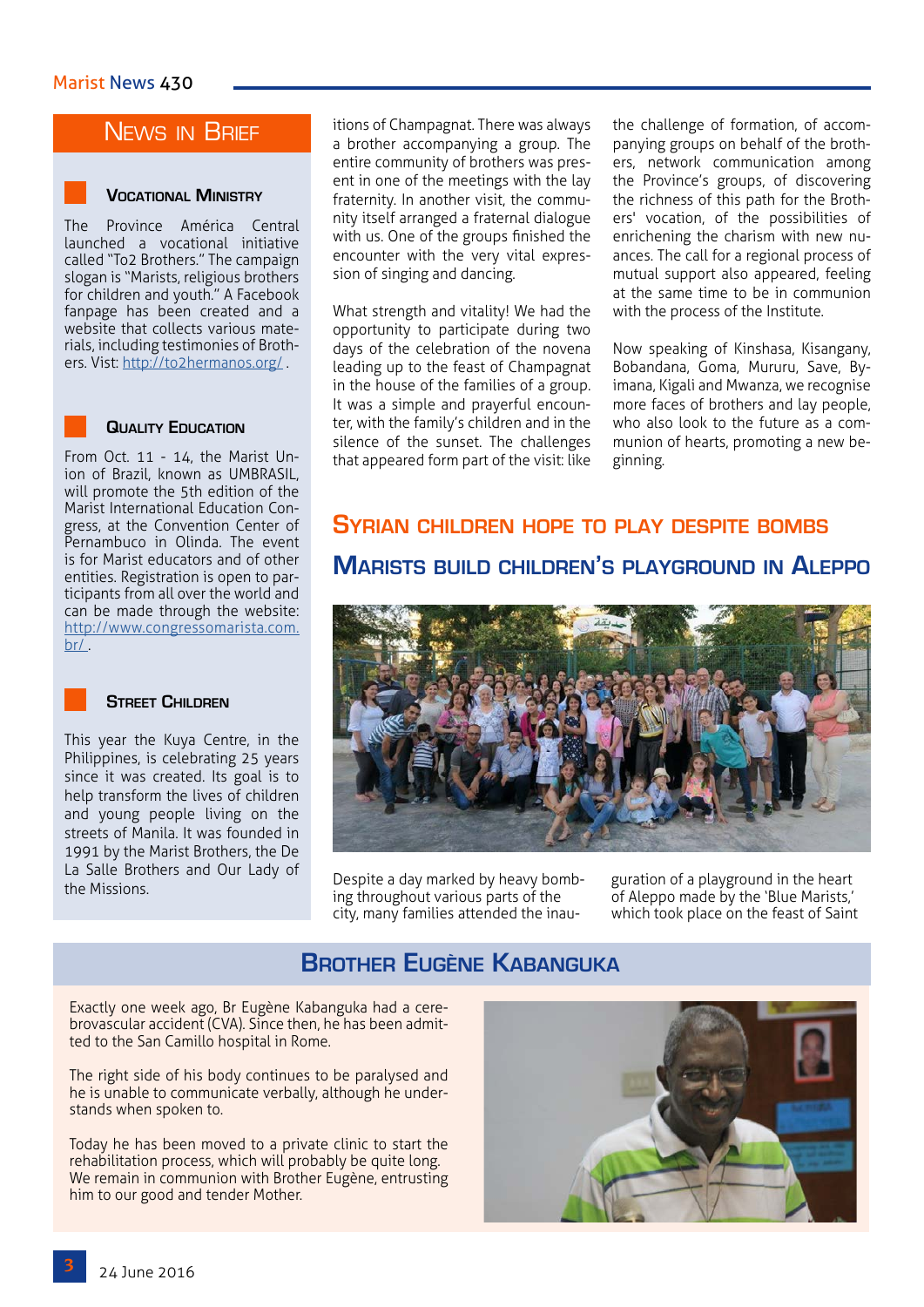#### MARIST WORLD



Costa Rica: Intercommunity meeting at Naranjo - La Sallians and Marists



Colombia: Our Lady of Fourvière in Manizales



Samoa: Marist Brothers Primary School Mulivai, Apia



Bangladesh: Marist community in Dhaka City



Peru: Shared community in Surco



General House: International Commission for Spiritual Patrimony

Marcellin Champagnat, June 6. The playground was offered with the help of the Italian Non-Governmental Organisation 'Aiulas, Aiutiamo la Siria Onlus.'

It includes swings, slides and open spaces for boys and girls, who in recent weeks have witnessed another escalation of bombs and mortar attacks. Maidan, an area where many

Armenian families live, has been one of the worst areas recently affected with over 20 deaths. The NGO is organizing a health project to finance 100 health insurance policies for those who cannot afford medical expenses. The insurance would cover medical visits, tests, hospitalisations and medicine for one year.

#### **New Commission members officially take up office**

#### **The International Commission of Brothers Today meets to discuss upcoming activities**



The new members of the International Commission of Brothers Today took up office during their meeting at the general house from June  $9 - 15$ , aimed at discussing its objectives and activities for the following three-year term.

They include Brothers Márcio Henrique Ferreira da Costa (Brasil Centro-Norte), Vincent Abadom (Nigeria), Cyprian Gandeebo (West Africa), Lindley Sionosa (East Asia), Óscar Martín Vicario (Compostela), Sefo Une (District of the Pacific) and Luis Felipe González Ruiz (México Central).

Other members include Brothers Peter Rodney (Australia), General Councillor Brother Eugène Kabanguka as link with the general council (Rwanda – Rome), the Secretariat directors, Brothers Hipólito Pérez and Tony Leon.

During their meeting, they discussed the Commission's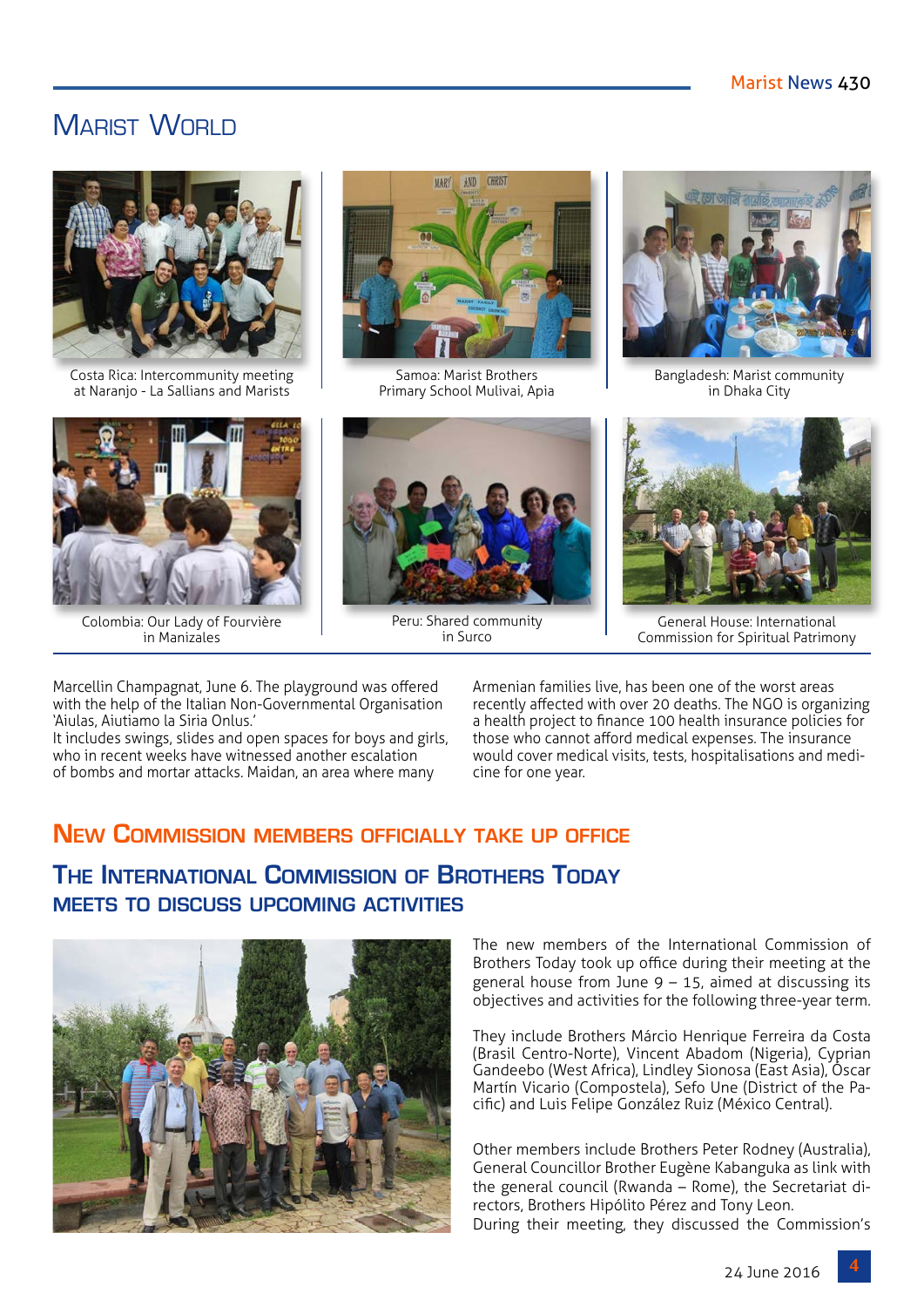#### Marist News 430

role, its objectives for the next three years and the current activities of the Brothers Today Secretariat.

Participants followed up on the survey of the Marist International Colloquium about Initial Formation and considered its implications.

On June 14, the Commission reflected on building the Vocation Animators' programme and later met with the Commission of the Marist Spiritual Patrimony.

The following day, the International Commission of Brothers Today reflected on communion with the Secretariats of the Laity and of Mission, as part of the New Models project, and held an evaluation of the week, followed by concluding remarks.

#### **New Models of Animation, Government and Management**

#### **Project Team meets with representatives of Regions**



From June 16 – 18, the New Models Project Team gathered representatives of the Institute's six regions at the general house in Rome from June 16 – 18.

During the meeting, participants discussed the different initiatives of each region, to establish strategies for cooperation and support between the Institute's different levels to facilitate the implementation of the New Models.

This week, the Team will present the General Council, gathered for its plenary session, details of the Project to the General Council.

Participants included members of the Secretariat of Mission, Brothers Chris Wills of Cmi, Mario Meuti of FMSI and Josep Maria Soteras, general councillor.

Regions were represented by Brothers Alberto Aparicio (Cruz del Sur), Kevin Wanden (Oceania), Alvis Sunanda (Asia), Miguel Ángel Santos (Arco Norte), Michel Razafimandimby (Africa) and Gabriel Villarreal (Europa).

#### Brasil Sul-Amazônia



#### **Perpetual Profession of Brothers Roger Perius and Ricardo Fermo**

Two brothers of the Brasil Sul-Amazonia Province are living a very important experience for the occasion of their consecrated life through their perpetual profession in the Marist Institute this month.

Brother Roger Perius made his profession in his home town, Campinas das Missões, Brazil, on June 4.

Brother Ricardo Fermo will profess on 26 June in Lajeado.

Brother Roger chose the theme "Blessed is the man who puts his trust in the Lord."

The theme of Br Ricardo is "Free to serve in charity."



Br Roger Perius, aged 33.

Br Ricardo Fermo, aged 29.